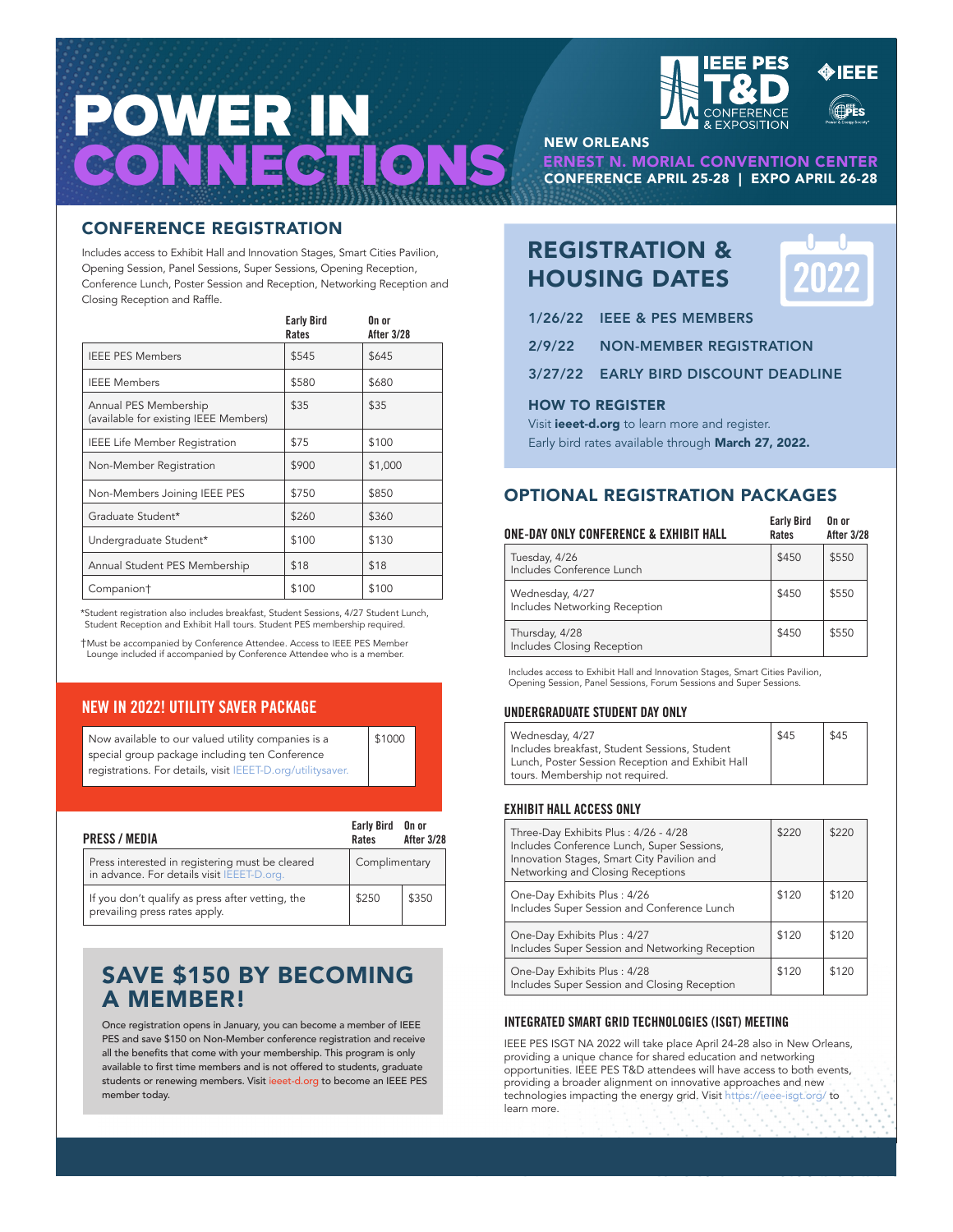# SPECIAL TICKETED EVENTS

| <b>TUTORIALS</b> |                                                                                                                                   |                | Bv      | After   | <b>Student Rate</b> |         |
|------------------|-----------------------------------------------------------------------------------------------------------------------------------|----------------|---------|---------|---------------------|---------|
|                  |                                                                                                                                   | Monday, 4/25   | 3/27/22 | 3/28/22 | 3/27/22             | 3/28/22 |
| $\Box$ TUT-01    | OT Cybersecurity Best Practices for Procurements                                                                                  | 8:00am-5:00pm  | \$295   | \$395   | \$100               | \$150   |
| $\Box$ TUT-02    | Grid Energy Storage Technology and Applications                                                                                   | 8:00am-5:00pm  | \$295   | \$395   | \$100               | \$150   |
| $\Box$ TUT-03    | Distribution Automation and Management Systems with High Penetration of DERs,<br>IBRs, and Microgrids                             | 8:00am-5:00pm  | \$295   | \$395   | \$100               | \$150   |
| $\Box$ TUT-04    | Stabilizing the Future Transmission Grid Using Dynamic Var Technologies                                                           | 8:00am-5:00pm  | \$295   | \$395   | \$100               | \$150   |
| $\Box$ TUT-05    | Grounding Design and Analysis for Personnel Safety in Wind and Solar Power Plants                                                 | 8:00am-12:00pm | \$195   | \$240   | \$50                | \$75    |
| $\Box$ TUT-06    | Protection and Control with Digital Switchgear: The Foundation for Safety, Reliability,<br>and Flexibility                        | 1:00pm-5:00pm  | \$195   | \$240   | \$50                | \$75    |
| $\Box$ TUT-07    | GIS / GIL Hot Topics for Tomorrow's Grid                                                                                          | 8:00am-12:00pm | \$195   | \$240   | \$50                | \$75    |
| $\Box$ TUT-08    | DNP3: SCADA, Clear and Simple                                                                                                     | 1:00pm-5:00pm  | \$195   | \$240   | \$50                | \$75    |
| $\Box$ TUT-09    | Asset Management 101                                                                                                              | 8:00am-12:00pm | \$195   | \$240   | \$50                | \$75    |
| $\Box$ TUT-10    | Emergency Restoration of Transmission Lines - Planning, Approach, and Methodolo-<br>gies                                          | 8:00am-12:00pm | \$195   | \$240   | \$50                | \$75    |
| $\Box$ TUT-11    | Cybersecurity-Focused Verification and Validation: A Streamlined Approach                                                         | 1:00pm-5:00pm  | \$195   | \$240   | \$50                | \$75    |
| $\Box$ TUT-12    | Analysis of Power Electronic-Based Transmission Technologies to Maximize Grid<br>Utilization and Accelerate the Energy Transition | 8:00am-12:00pm | \$195   | \$240   | \$50                | \$75    |
| $\Box$ TUT-13    | Digital Condition-Based Asset Management Systems                                                                                  | 1:00pm-5:00pm  | \$195   | \$240   | \$50                | \$75    |

# **TECHNICAL TOURS**

|                 | ILUIIIUAL IUUIW<br>Proof of COVID-19 vaccination required for all tours. Pants and closed toe walking shoes required for all tours | Monday, 4/25    |      |
|-----------------|------------------------------------------------------------------------------------------------------------------------------------|-----------------|------|
| $\square$ TT-01 | Laser Interferometer Gravitational Wave Observatory (LIGO)                                                                         | 9:30am-2:30pm   | \$50 |
| $\Box$ TT-02    | Entergy Grid Storm Hardening                                                                                                       | 9:00am-2:00pm   | \$50 |
|                 |                                                                                                                                    | Wednesday, 4/27 |      |
| $\Box$ TT-03    | Naval Air Station Joint Reserve Base New Orleans<br>Restricted to U.S. Citizens only. Background check will be conducted.          | 9:00am-12:00pm  | \$15 |
| $\Box$ TT-04    | Entergy Grid Modernization Labs                                                                                                    | 1:30pm-4:00pm   | \$15 |
|                 |                                                                                                                                    | Thursday, 4/28  |      |
| $\Box$ TT-05    | Visit New Orleans Only Solar Microgrid Apartment Complex!                                                                          | 8:30am-10:30am  | \$20 |

| ETHICS SESSION |                       | Monday, 4/25   | <b>IEEE PES</b><br>Member | <b>IEEE</b><br>Member | Non-<br>Member |
|----------------|-----------------------|----------------|---------------------------|-----------------------|----------------|
| <b>ETHICS</b>  | <b>Ethics Session</b> | 12:00pm-3:00pm | \$50                      | \$75                  | \$100          |

*PLEASE NOTE SPEAKERS MUST REGISTER TO ATTEND*

# HOW TO REGISTER

WM. <u> 1928 </u>

÷.,

Visit **ieeet-d.org** to learn more and register. Early bird rates available through **March 27, 2022.** 

**Contract Contract**